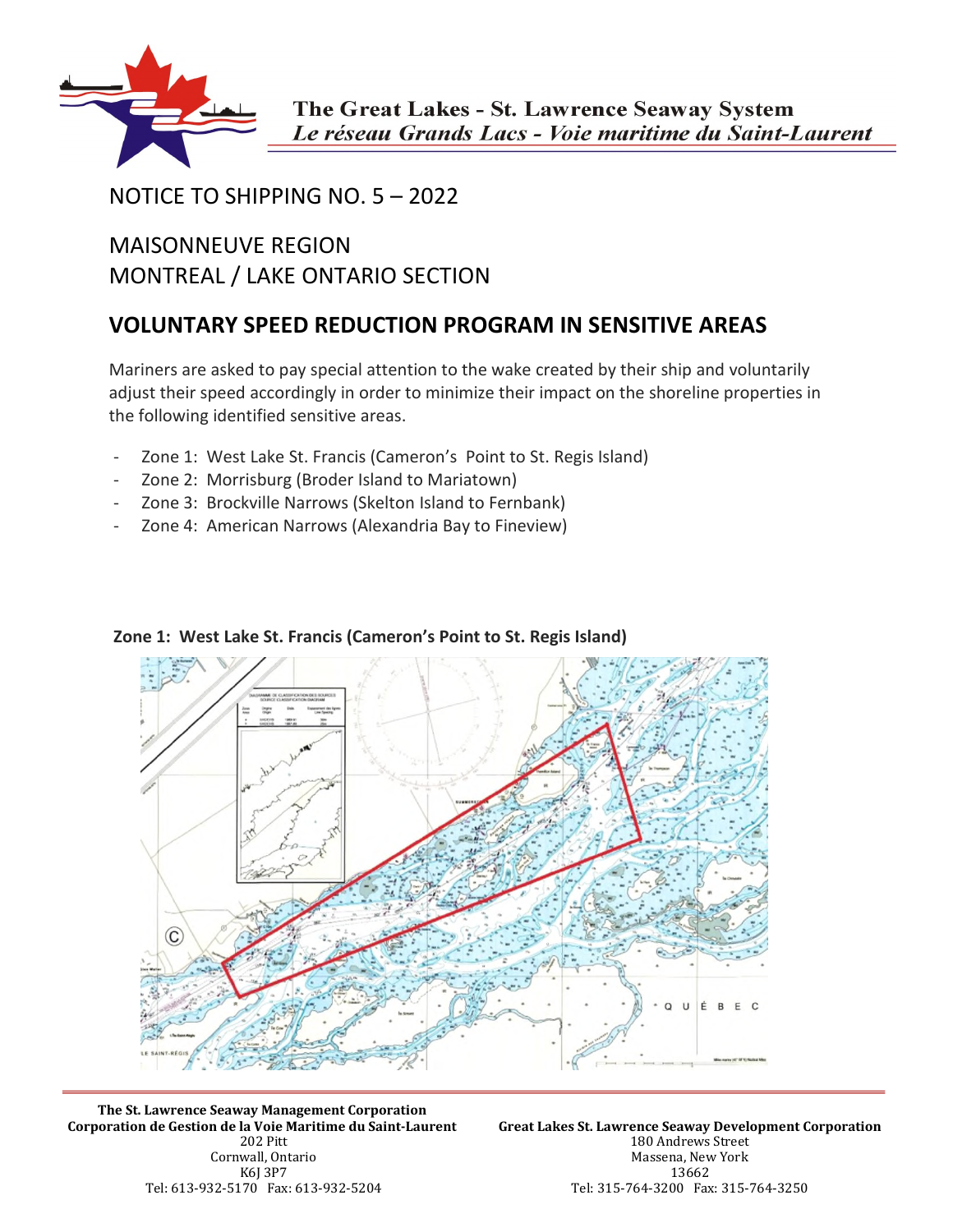

**Zone 2: Morrisburg (Broder Island to Mariatown)** 



**Zone 3: Brockville Narrows (Skelton Island to Fernbank)** 



**The St. Lawrence Seaway Management Corporation Corporation de Gestion de la Voie Maritime du Saint-Laurent**  202 Pitt Cornwall, Ontario K6J 3P7 Tel: 613-932-5170 Fax: 613-932-5204

**Great Lakes St. Lawrence Seaway Development Corporation**  180 Andrews Street Massena, New York 13662 Tel: 315-764-3200 Fax: 315-764-3250